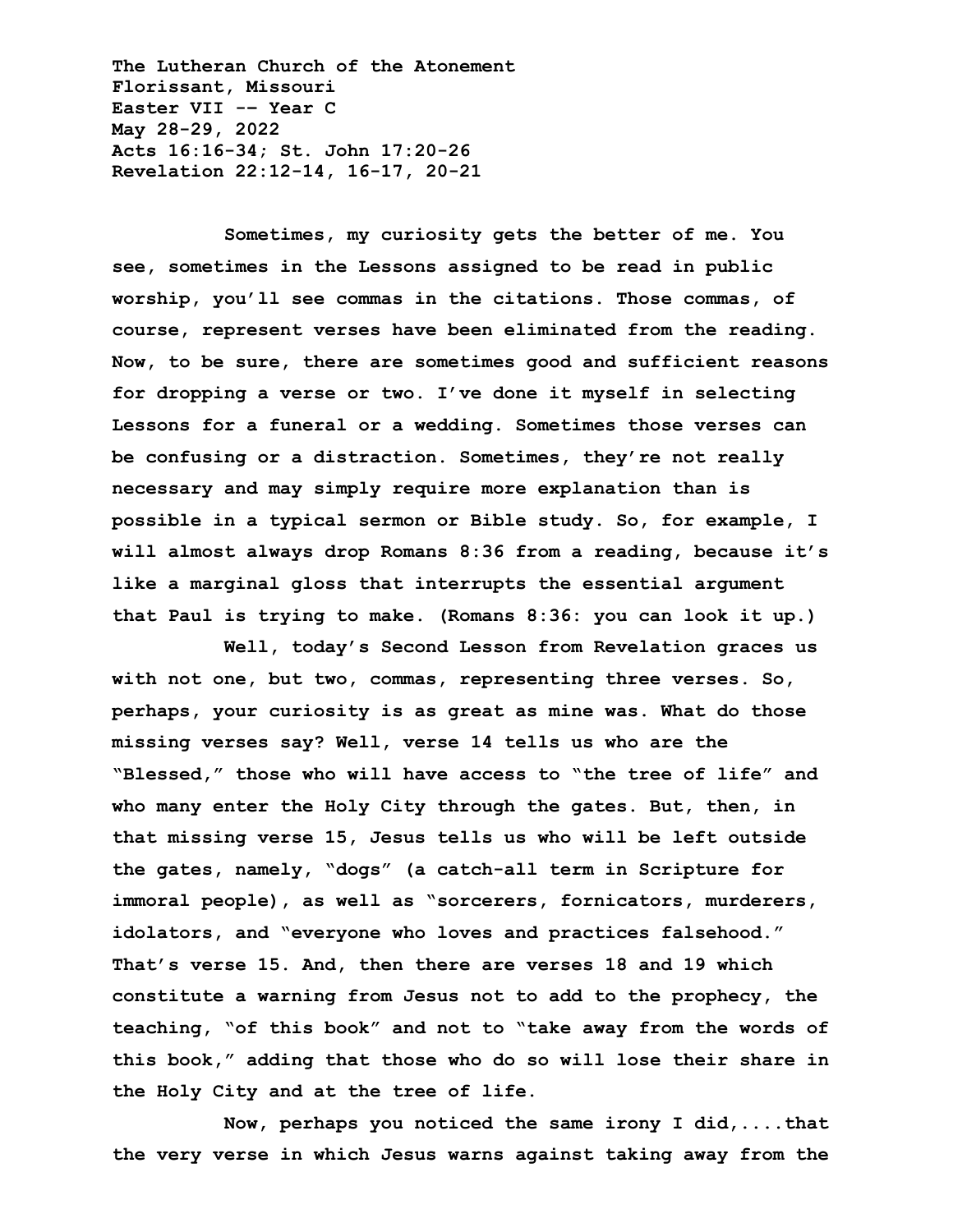**words of the book is exactly the verse someone chose to "take away."**

**But why? For years, I have feared that there is a side to Jesus that some in the Church simply do not want us to see. They seemingly want us to content ourselves with a Jesus who is kind and good, with a Jesus who is nothing but grace, with a Jesus who not only understands our weaknesses and shortcomings but also blesses them. And, so they turn Jesus's "parables of judgment" into riddles or mysteries, or morality plays. They exclude whole chapters of the Gospels, like Matthew 23, where Jesus excoriates the hypocrisy of those religious leaders, whose actions undermine the good and gracious will of God. They pickand-choose from the Sermon on the Mount, so that we never hear Jesus's warnings about false prophets or about rushing to judgment against our brother or sister. Through judicious use of commas, they make sure we never hear of Jesus's thoughts concerning those who refuse to care for their parents or Jesus's condemnation of those cities which refuse His call to repent.**

**My concern is that a Jesus who is always gentle, meek, and mild, who turns a blind eye to our malice and deceit, who forgives, even absent any repentance and amendment-of-life, is ultimately not a Jesus who will ever be taken seriously. For, the same Jesus who came to be our companion and friend is the Jesus who came to put the world right and to establish His Lordship over it. The same Jesus who came to be our Savior and Redeemer is the Jesus who came to establish justice and peace for the nations and to claim the kingdom for God. The same Jesus who died and rose for us is the Jesus who today seems to want us to heed His words of warning.** 

**If the only Jesus we present to people is a Jesus who "skips over the commas," is it any wonder that people finally feel that a Jesus who allows them to go about their lives pretty much as they wish is a Jesus who is basically irrelevant? If the only Jesus we present to people isn't outraged by our sinfulness, how do we explain that Jesus became sin for us, Who** 

**-2-**